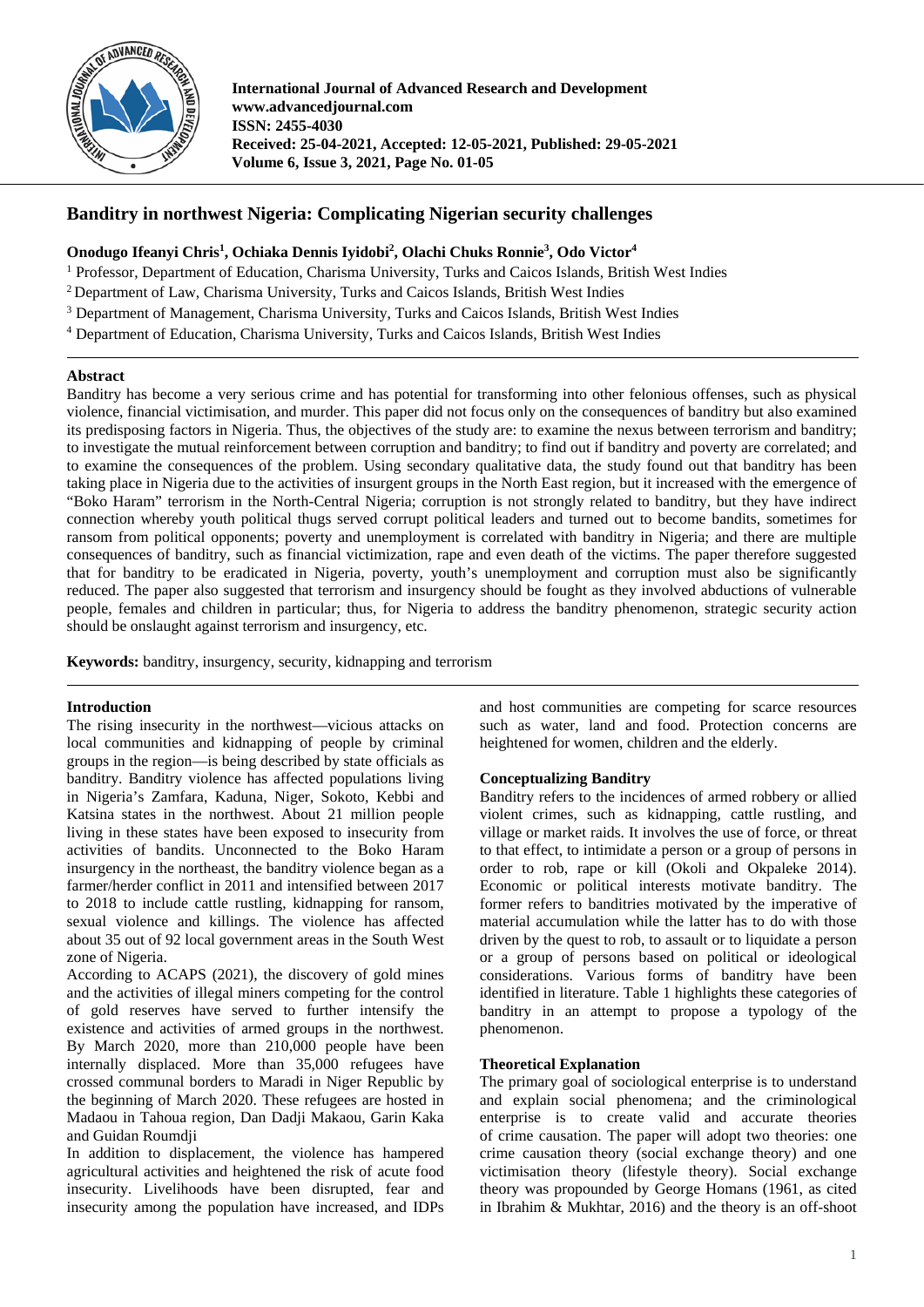of rational choice approach, which views "human behaviour as being guided by hedonistic principle or pleasure-seeking" tendency (Ibrahim & Mukhtar, 2016, p. 81). Homan's main interest was on the history of rewards and costs, which lead people to do what they do. Basically, Homans argued, people continue to do what they have found to be rewarding in the past. Conversely, they cease doing what has proved to be costly in the past. To understand behaviour, we need to understand an individual's history of rewards and costs. Using exchange theory, kidnapping and receiving a ransom for returning hostages can be viewed as special kind of give and take. The reciprocal characteristic of this type of crime is that, it involves give and take because the kidnappers ask for money or make demands for something other than money (Ibrahim & Mukhtar, 2016: 85). The second theory to be used in explaining kidnapping in Nigeria is lifestyle theory. The major premise of lifestyle theory is that victimisation risk is increased when people have a high-risk lifestyle. The theory contends that "placing oneself at risk by going out to dangerous places results in increased the likelihood of victimisation" (Siegel, 2010, p. 81). Thus, victimisation risk is increased by such behaviours as associating with young men, going out in public places late at night, and living in an urban area. Conversely, one's chances of victimisation can be reduced by staying home at night, moving to a rural area, staying out of public places, earning more money, and getting married (Siegel, 2010). The basis of lifestyle theory is that crime is not a random occurrence but rather a function of the victim's lifestyle. For example, due to their lifestyle and demographic makeup, college campuses contain large concentrations of young women who may be at greater risk for rape and other forms of sexual assault than women in the general population.

The strength of the theory, according to Siegel (2010), is that it explains victimisation patterns in the social structure. Males, young people, and the poor have high victimisation rates because they have a higher-risk lifestyle than females, the elderly, and the affluent. Based on some empirical data, Siegel (2010, p. 77) mentioned that groups that have an extremely risky life, such as young runaways living on the street, are at high risk for victimisation; the more time they are exposed to street life, the greater their risk of becoming crime victims. Teenage males have an extremely high victimisation risk because their lifestyle places them at risk both at school and once they leave the school grounds. They spend a great deal of time hanging out with friends and pursuing recreational fun.

### **The Origin of Banditry in Nigeria**

According to Anyadike  $(2021)$ <sup>[1]</sup>, in Zamfara, as in the rest of the northwest, the term "bandit" is shorthand for nomadic Fulani pastoralists. The elision not only stigmatises an entire community but skates over a complicated shared history with the politically dominant majority Hausa population.

Competition with Hausa farmers has sharpened over the past decade with both the intensification of agriculture and a drying climate. The expansion of farms across stock routes has meant access to both grazing and water have become issues of lethal contention.

Fulani herders are typically accused of ignoring boundaries, and their young men of being quick to violence. But the Fulani have also been victims of land-grabbing by the wellconnected, and of extortion by local authorities when it comes to the levying of fines.

Organised Fulani raids began on Hausa villages from around 2014 in an escalation of what had been more localised conflicts. In self-defence, vigilante groups formed with the backing of the state government, but their revenge was often indiscriminate – turning towns into no-go areas and driving some Fulani communities into the forests.

Fulani militia responded with even greater ferocity – and better weaponry – calling on nomadic kin from across the region for assistance. Sweeping into Hausa villages on motorbikes, they typically killed all the men they could find, on the assumption they were all vigilantes.

What has resulted from the mayhem are two groups of forest-based armed men who both kill. There are Fulani militia that claim to defend their own, but equally intimidate their communities; and then there are hardcore armed criminals that are predominantly Fulani, but include Hausa – and anyone else attracted to making money.

In Tsafe, about an hour out of Gusau, is the run-down office of the local chapter of the Miyetti Allah Cattle Breeders Association of Nigeria (MACABAN) – the main lobby group for Fulani pastoralists. There's a hole in the ceiling, outdated calendars on the walls, and the only furniture is a wobbly chair for guests.

"Some of the bandits have gone too far, but they are still part of us."

The men gathered to talk try to thread a needle between disavowing the violence, but also argue that the militia are their only protection against what they see as ethnic cleansing by the local Hausa community and the security forces that turn a blind eye.

"Some of the bandits have gone too far, but they are still part of us," said Bello Muhammed, the local finance secretary. "They are killing for a cause – any place there is killing means there is a bigger problem."

That cause, they said, is to force the government to provide services and to end Fulani "marginalisation" – a word repeatedly used. "Bring schools, roads, and development and [the insecurity] is over," said Umah Mohammed, the association chair, in the embrace of a more settled lifestyle.

According to Adedeji (2021), banditry violence is not a new phenomenon in Nigeria. The history of banditry in Nigeria can be traced to pre-civil war period when government deteriorated in certain parts of the old Western region resulting in political violence, crime and organised insurgency.Odinkalu (2018) [4], maintains that during the civilian reign, local bandits were reportedly stealing domestic animals. Recently, in the Northwest area of Nigeria particularly in Zamfara, Sokoto, Katsina, Niger, Kaduna and Kebbi States, the activities of Bandits have been particularly worrisome. The activities of these bandits' ranges from kidnapping to murder, robbery, rape, cattlerustling, and the likes. Their modus operandi involves maiming and killing their victims when they least expect. Usually, they mobilized themselves through the forests into the neighborhood riding on fast motorcycles especially in the nights and shoot at will. Sometimes in the afternoon, once they were sure there were no security presence of the police or military around, they unleash terror in the communities. This growing threat is claiming victims in hundreds. Several children have been orphaned and women became widows overnight while the issue of food security as well as humanitarian tragedy will further make life unbearable for many Nigerians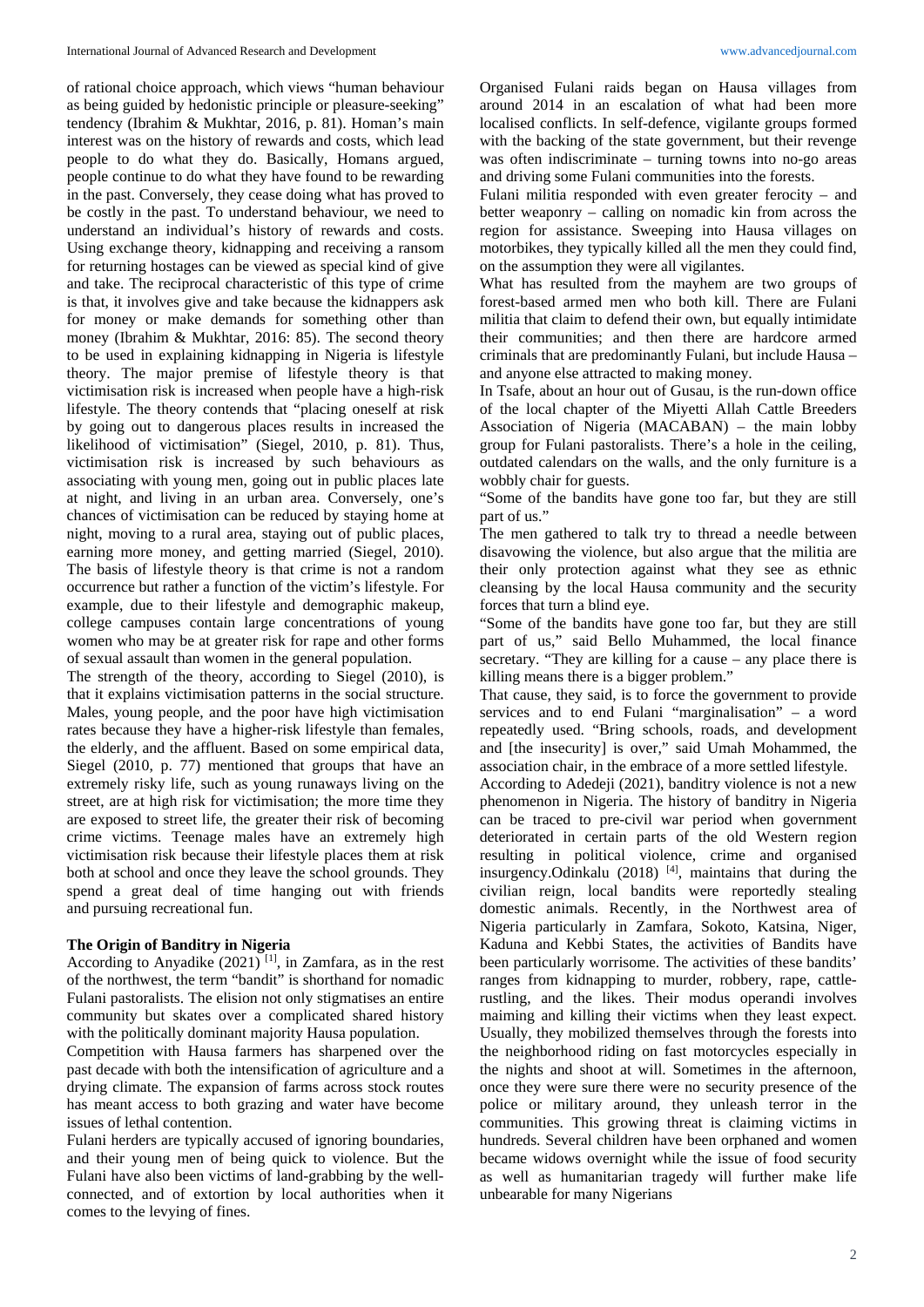#### **Causes of Banditry in Nigeria**

Nigeria is highly susceptible to violent attacks by the various terror groups due to a combination of mutually reinforcing factors. Primary factors include:

It is important to note that the newest Northwest conflict started because of fight over depleting lands and water resources between the farmers and the herdsmen with the farmers belonging mostly to the Hausa people and the herdsmen being predominantly Fulani. (International Crisis Group Report;  $2020$ <sup>[5]</sup> As a consequence, there has been massive deforestation because of the impact of the Sahara Desert spreading south. (Nduka, 2020)<sup>[6]</sup>

Also, in an area where poverty is deeply rooted and illiteracy extremely high, rearing cattle is the preoccupation of many Fulani'. Thus, whenever this source of livelihood is threatened, whether by nature or human intervention, they are willing to do anything to survive. In addition, there is the problem of the proliferation of small arms and light weapons in the area, inequality and as John Campbell puts it, "weakened, stretched and demoralized security services There are also problems of failure of local justice and ethnic division as well as uncoordinated and under policed borders. Indeed, in recent history, banditry also became the order of the day because of government's inability to protect lives and property as well as failure to put the welfare of the people first.

Other reasons adduced for the rise of banditry in Nigeria includes:

- **Porous Nigeria-Niger borders and difficult terrain.**  Nigeria's border with Niger spans 1,497 km and is poorly policed by the Nigeria Custom and Immigration Services. The porous nature of these borders heightens the potential spread of terrorist activities into northwest Nigeria from Burkina Faso, Mali, and Niger. The vulnerability of the border to the infiltration of terror groups is compounded by the forest reserves in the region. The vast, rugged terrain, sparse population, and dense vegetation make surveillance difficult—making the forests ideal hiding places and operational bases for the terror groups. Furthermore, the forested landscape constitutes ungoverned spaces, where the presence of the authorities is either nonexistent or, at best, sporadic. (Oluwole, 2021) [18]
- **Arms and weapons trafficking:** The groups terrorizing northwest Nigeria are known to deploy sophisticated weapons in their operations; again, often due to the porous Nigeria-Niger border and subsequent arms trafficking. The illicit proliferation of weapons exerts a considerable impact on peace and security and increases the incidence of terrorists' activities in the region.
- Poverty/poor governance: Adeolu (2018) noted that the failure of successive administrations in Nigeria to address challenges of poverty bewildering the nation has made life worrisome and only the fittest survive. Adebayo, (2018 pp. 3) concur with the view of Adeolu, (2018) when he noted that "Nigeria has overtaken India as the country with the largest number of people living in extreme poverty, with an estimated 87 million Nigerians, or around half of the country's population, estimated to be living on less than \$1.90 a day". However, the present study has a similar view with Alao, Atere & Alao (2015)<sup>[11]</sup> when he linked terrorism to poverty. Although not all forms of terrorism could be

linked to poverty it has been noted that economic deprivation influences people to resort to illegal means of meeting their daily needs. In a study by Epron,  $(2014)$  <sup>[22]</sup> it was discovered that because of the attractive benefits for carrying out any insurgent activity, most people especially the youths tend to join the insurgents in the Northeast of Nigeria.

- **Poor governance, poverty, and climate changefragility nexus:** In many instances, the rising incidents of violent attacks are symptoms of weak, exclusionary, or exploitative governance systems in northwest Nigeria. Compounding factors include weak institutional capacity within the police; extreme inequality, poverty, unemployment; and citizens' alienation from the government. Indeed, five of the country's 10 poorest states—Sokoto, Katsina, Zamfara, Kebbi, and Jigawa—are in the northwest region. Evidence suggests that population explosion, poor governance, and high incidence of poverty could render many unemployed youths more vulnerable to recruitment by terror groups in the region. Closely connected to this is the intensive desertification of the Sahara. Climate change is wreaking havoc on people's livelihoods and facilitating the recruitment of poor farmers and vulnerable youths into terrorist groups in the region.
- **Overburdened security apparatus and diminishing presence of the federal government:** The state security response to the rising insecurity in the region is compromised by the decadelong war with Boko Haram in the northeast, deteriorating security in the Niger Delta, farmer-herder conflicts in north-central and southern Nigeria, and other forms of criminality across the country. In fact, the Nigerian military services are on active deployment in no fewer than 30 states of the federation, tackling internal security threats that ordinarily should have been left to the police to contain. With security forces stretched, terror groups have been able to operate with little resistance in the northwest. Furthermore, terrorists and criminals appear to be emboldened given the federal government's weakening engagement.
- **Controversial peace agreements between some state governments and criminal groups:** In an attempt to stop these attacks, and due to larger failures on the part of the federal government, the state governments of Katsina, Sokoto, and Zamfara initiated direct negotiations with these criminal groups. As part of these negotiations, the governors offered the criminal groups amnesties and other incentives to end violent attacks. Some have even agreed to release all arrested persons from such groups in exchange for hostages. So far, these agreements have failed for a number of reasons: First, these criminal groups lack central command and a common goal, so it has been difficult to bring them all to a common negotiation. Moreover, agreements made with one group are not binding on others. Second, the dialogues excluded the local communities that bear the brunt of violence and expect the state to deliver forms of compensation, justice, and protection as a condition for durable peace. Collapsed negotiations have led to renewed attacks by the criminal groups, while the farmers and vigilantes acting on their behalf have also remained completely unaccountable.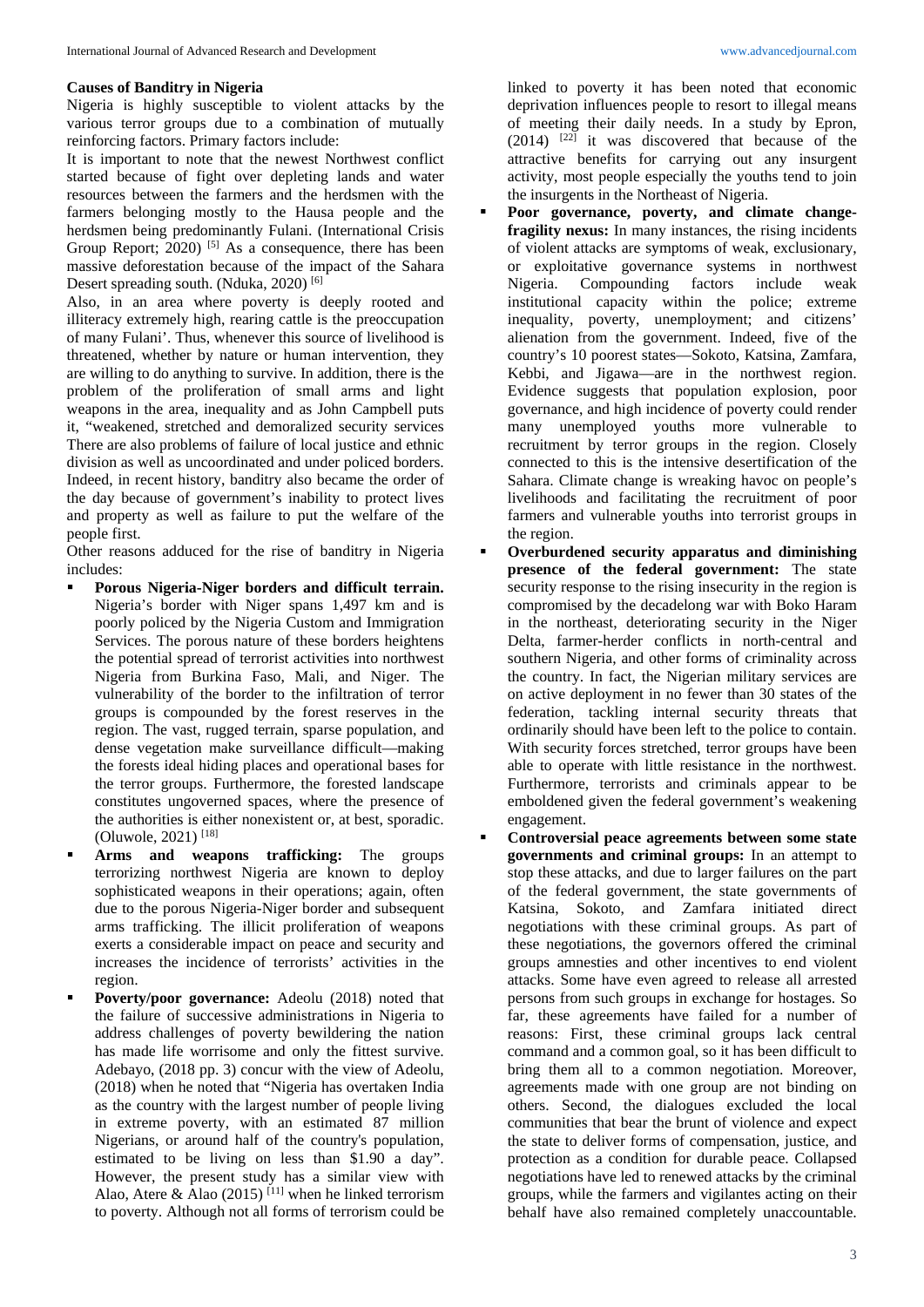Beyond these negotiations is the problem that the state governments have no capacity to enforce the agreements and are barely equipped to address many of the underlying causes of insecurity, including shrinking space for grazing and porous borders.

**Illegal mining activities:** Competition over access to mineral resource deposits in Katsina and Zamfara states exacerbates already-existing tensions. Often terror groups control the minefields and are able to act with impunity because of the undue patronage they benefit from the authorities through connivance. The syndicates also fund banditry and cattle rustling in mining communities, displacing and inciting violence among Fulani pastoralists and farming communities.

### **Consequences**

The rise of banditry and armed attacks has severely disrupted means of livelihood and the distribution of essential services for people across the northwest region. Since 2011, nearly 200,000 people have fled bandit violence and remain internally displaced within the northwest region. Approximately 77,000 Nigerians have fled to neighboring countries, and humanitarian efforts to respond to emergencies in Nigeria as well as crises in neighboring Sahel and Lake Chad are overstretched. The majority of those displaced do not receive organized assistance and are in desperate need of basic necessities.

The Jihadist terrorist organization, Boko Haram, aims to expand its base beyond northeast Nigeria and has begun forming alliances with bandit groups in the northeast. Boko Haram faction leader Abubakar Shekau claimed responsibility for the mass abduction of over 300 school boys in Kankara, though bandits were likely responsible for the attack and may have transferred some of the kidnapped schoolboys to Boko Haram in return for money or weapons. This concerning alliance between violent extremist and criminal groups has escalated security problems and expanded the capabilities of non-state actors across the country.

## **Why Government Efforts in Curbing the Evil Monster is Failing**

Government has responded at both state and federal level. The initial reaction was the bombardments of the various abodes of the bandits by the military and police under different code names, but this did not yield much significant result. The state governments have also tried to negotiate and give amnesty to repentant bandits. While this initially worked, the result did not last.

Nigerian security forces have utilized a variety of tactics over the years to combat banditry. Initially, the federal government embraced an aggressive approach by deploying police and military operations to the states of Zamfara, Katsina, Kaduna, Niger, and Sokoto. While the security response has pushed back attacks, destroyed hideouts, and killed and arrested hundreds of bandits, attacks have continued. In 2019, a peace deal was secured between the armed bandits and the governors of Katsina, Sokoto, and Zamfara. The deal encompassed disarmament, the release of kidnapped civilians, and pardoning for the bandits. Although the number of fatalities decreased from August to November due to reconciliation initiatives, attacks picked up again in 2020.

Though routinely denied, the Nigerian federal and state

authorities have often paid ransom to keep victims alive and secure their release. Mass kidnappings have become a major source of income for criminal and extremist groups since Nigerian authorities often pay ransom to keep victims alive and secure their release, but it also provides incentive for bandits to continue their malign activities.

There are salient reasons why government interventions are not yielding fruit till date. A major factor is the topography of the area. The terrain is such that security presence is virtually unavailable for most people in the area particularly, those living in remote areas. It takes hours sometimes for security personnel to respond to distress calls of victims. This is further propelled by the massive forests surrounding the areas which is shielding the bandits from being easily captured especially as they make use of forests such as the Falgore, Kamara, Kunduma, Subudu, Kamuku and Kiyanbana forests. This makes it difficult for the military to secure the lives and property of the people residing in the areas especially without modern technology systems. So, what is the way forward?

The Nigerian government has complained about not having adequate modern equipment to give to her security personnel to work and had appealed to the international community to help in this regard. Fighting terrorism or banditry is not a tea party. Government must be proactive and partner with affected communities to bring a lasting solution to it. How do these bandits' source for guns and tools to fight with? Where are they hiding? How do they access finance? Do they have records that can be accessed? Is it possible to trace their roots and linkage? How can information leakage among security personnel's or civilians partnering with them be reduced? Answers to these questions will show that the threats of bandits can be reduced if not nullified.

Civil-military cooperation is a necessity and infrastructural development is a must even to rural dwellers as well as access to communication, police presence and protection. Not only these, the vigilantes that have been formed in the various communities in the north to combat the activities of these bandits must also be professionally trained and well organised by the government to work better and aid their communities. Movement of small arms and light ammunitions through the porous borders must be checked in cooperation with other countries in the region but ultimately, poverty must be drastically reduced, and providing good education to all citizens must become the priority of the government.

### **Strategies that can Curb Banditry in Nigeria**

**Improved law enforcement:** Furthermore, the federal government must prioritize law enforcement solutions in tackling rising insecurity in the northwest. Policing is critical to intelligence gathering in identifying and tracking the cells of criminal groups in the states and aiding community response to insecurity.

**Collaboration with neighbors:** Another effort toward border security is the creation of a bilateral joint task force between Nigeria and Niger to serve as a trans-border security force resourced and managed through the immigration and custom services of both countries. The joint task force should be matched with immediate and precise action to prevent wide-scale terrorist and bandit movements across the borders.